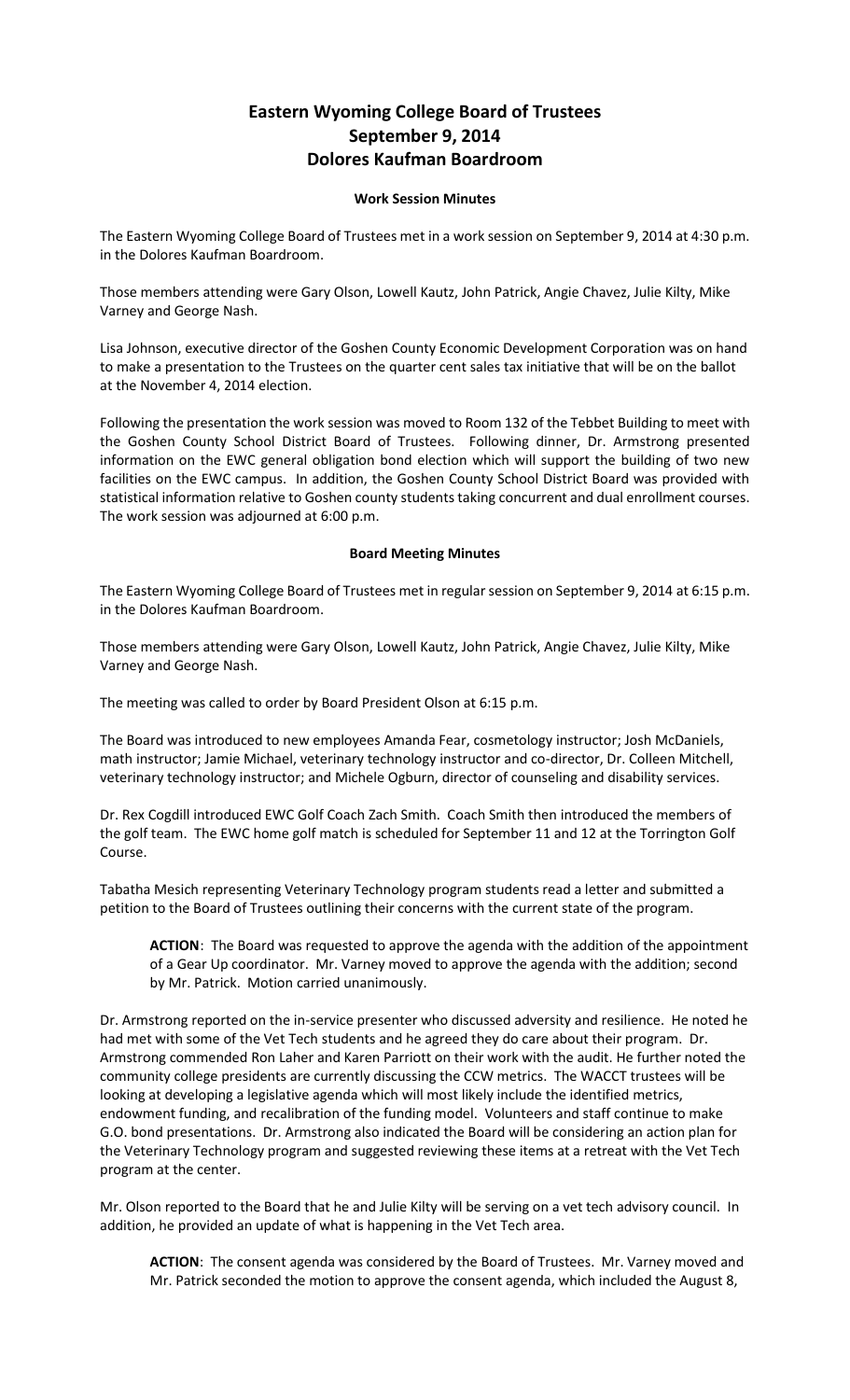2014 meeting and executive session minutes, the August 18, 2014 special meeting and executive session minutes, and the Families Becoming Independent (FBI) grant and acceptance of the dollars. Motion carried unanimously.

**ACTION**: Mr. Laher presented the financial report and Mr. Jarvis provided an update on the construction projects. Mr. Patrick moved and Ms. Kilty seconded the motion to approve the financial report, as presented. Motion carried unanimously.

**ACTION**: The Board was reminded that at the June, July and August board meetings, the instructional program reviews were presented covering the Physical Education program, the Business Cluster, the Welding and Machine Tooling programs, and the Music program. Dr. Ludwig requested the Board of Trustees accept the 2014 program reviews. Mr. Nash moved to accept the instructional program reviews; second by Ms. Kilty. Motion carried unanimously.

**ACTION**: Mr. Laher reported to the Trustees a committee was created to review the room and board rates for fiscal year 2015 and to make a recommendation for consideration by the Board. Mr. Laher noted Food Service had a profit of \$20,000 in FY-14 and housing had an \$85,000 deficit. Mr. Laher noted housing is regularly supplemented by the operation fund as housing is unable to fund itself because our operation is too small. Dr. Cogdill agreed the committee process worked well. Ms. Kilty moved and Mr. Nash seconded the motion to approve a 4% increase in room and board rates for fiscal year 2016, as presented. The motion was unanimously passed.

**ACTION**: The Board was requested to approve the appointment of Melissa Dishman to the position of Families Becoming Independent Coordinator. Melissa previously served as the assistant for the ETSS grant. She holds a Bachelor of Science Degree in Business Administration from Bellevue University in Omaha, Nebraska. Ms. Kilty moved to approve the appointment of Melissa Dishman to the position of FBI grant coordinator; second by Mrs. Chavez. Motion carried unanimously.

**ACTION**: The Board was informed the search committee recommended hiring Thomas Milstead for the Gear Up coordinator position. Mr. Milstead has a bachelor's degree in Journalism from Averett University. He has three years in management and is well skilled in software practices. A motion was made by Mr. Nash to approve the appointment of Thomas Milstead to the position of Gear Up Coordinator, as presented. Ms. Kilty seconded the motion. Motion carried unanimously.

Updates were provided by the offices of Student Services, Human Resources, Learning, and Institutional Development.

Dr. Ludwig presented the on-campus first day of enrollment report. The report indicated the on-campus headcount on the first day of classes showed an 11.5% decrease compared to Fall 2013. Full-time headcount was down 47 students and part-time headcount was down 28 students for a total decrease of 75 students. The number of first-time, full-time was down 84 students; and the number of first-time, part-time was down 16 students for a total decrease of 100 first-time students. The number of previously enrolled, full-time was up 37 students and part-time was down 12 students. Full-time student headcount was 36 students below the five-year average and part-time student headcount was 31 students below the 5 year average. Total headcount was 67 students below the 5 year average. The on-campus first day FTE showed a decrease of 66.66 FTE compared to Fall 2013. The Fall 2014 first day FTE was 44.51 below the five-year average.

In addition, Dr. Ludwig made a presentation on the upcoming Higher Learning Commission Focus Visit scheduled for October 6-7, 2014. The Focus Visit is centered around the recommendations on increasing diversity at EWC as outlined in the 2010 Comprehensive Visit report. The Trustees are scheduled to meet with the evaluators on Monday, October 6, 2014 at 2:00 p.m. in the AC Conference Room. Trustees were requested to let Holly know if they will be able to attend.

Dr. Armstrong commented on the amount of work that goes on in the Learning area. He stated he recently had the opportunity to attend a UW football game where he visited with several UW administrators who shared with him their appreciation for the work Dr. Ludwig does for EWC and her association with her colleagues around the state.

Becky Lorenz, IACUC chair invited the Board of Trustees to attend the Molly Greene IACUC workshop to be held on September 26, from 8:00 to 1:00 in Room 132.